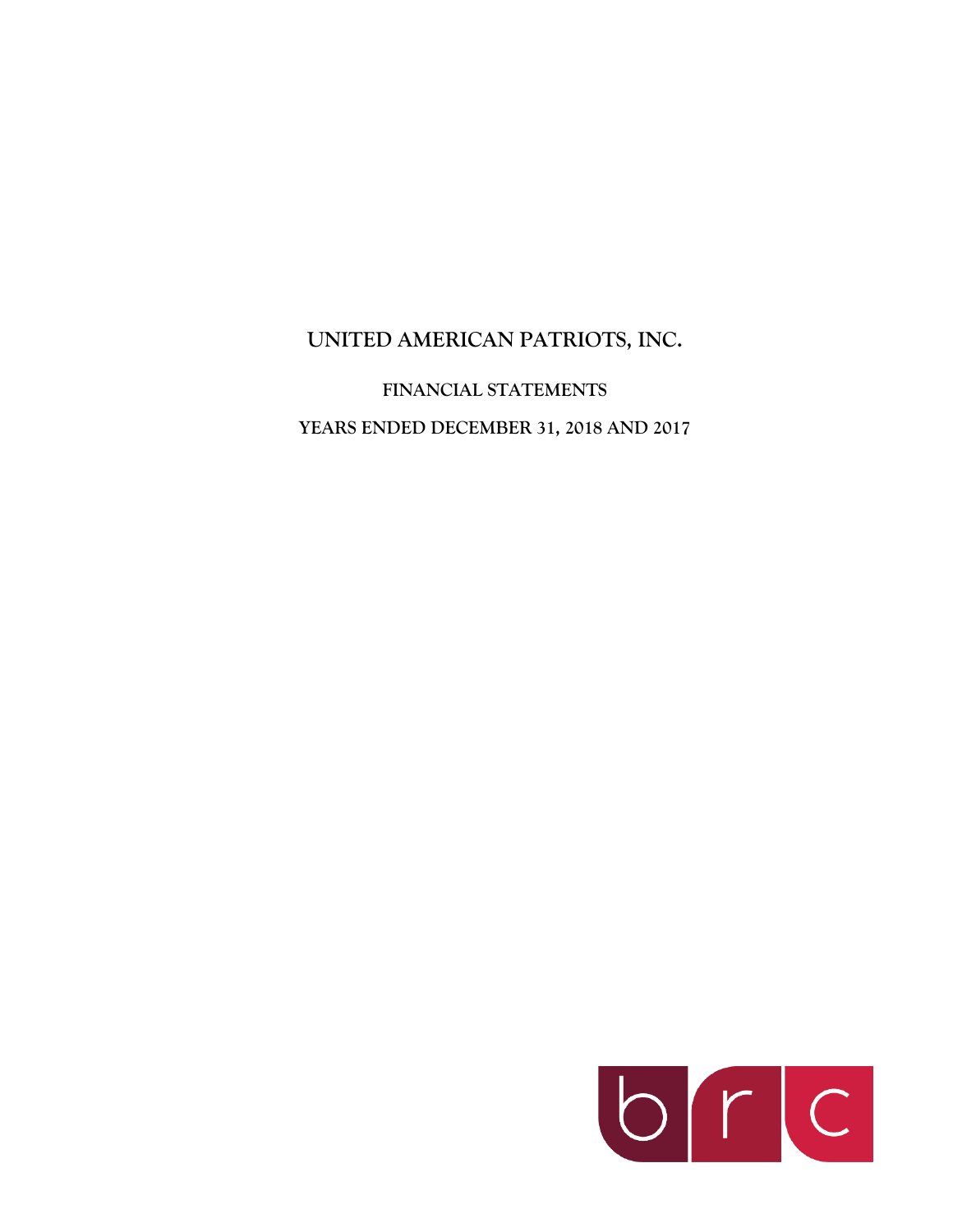# **UNITED AMERICAN PATRIOTS, INC. Table of Contents**

# Page No.

| Financial Statements |   |
|----------------------|---|
|                      |   |
|                      | 3 |
|                      | 4 |
|                      |   |
|                      | 6 |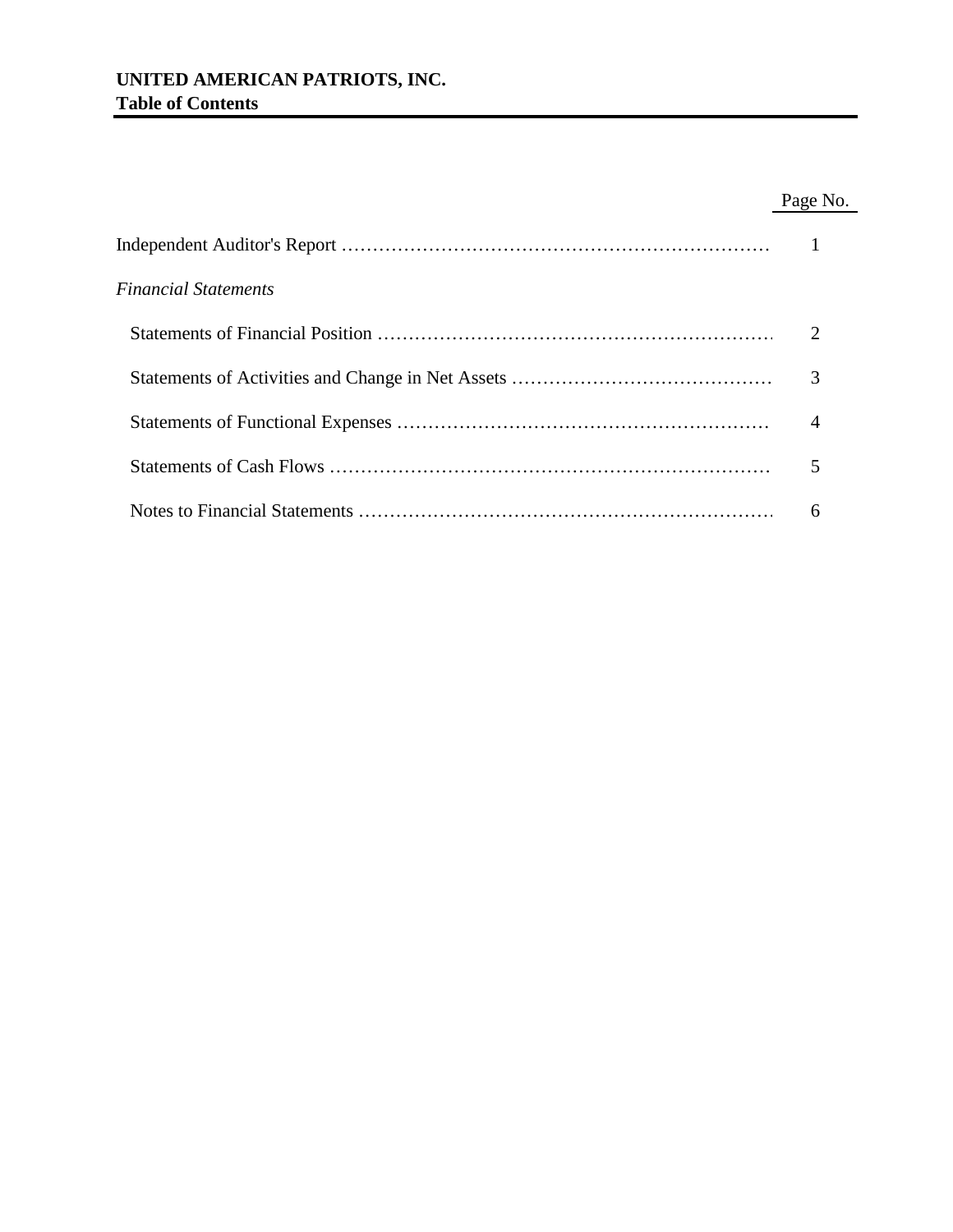

DEC Bernard Robinson & Company, L.L.P.

### **Independent Auditor's Report**

To the Board of Directors United American Patriots, Inc. Alexandria, Virginia

We have audited the accompanying financial statements of United American Patriots, Inc. (a nonprofit organization) (the Organization), which comprise the statement of financial position as of December 31, 2018 and 2017, and the related statements of activities and change in net assets, functional expenses, and cash flows for the years then ended, and the related notes to the financial statements.

## **Management's Responsibility for the Financial Statements**

Management is responsible for the preparation and fair presentation of these financial statements in accordance with accounting principles generally accepted in the United States of America; this includes the design, implementation, and maintenance of internal control relevant to the preparation and fair presentation of financial statements that are free from material misstatement, whether due to fraud or error.

#### **Auditor's Responsibility**

Our responsibility is to express an opinion on these financial statements based on our audits. We conducted our audits in accordance with auditing standards generally accepted in the United States of America. Those standards require that we plan and perform the audits to obtain reasonable assurance about whether the financial statements are free from material misstatement.

An audit involves performing procedures to obtain audit evidence about the amounts and disclosures in the financial statements. The procedures selected depend on the auditor's judgment, including the assessment of the risks of material misstatement of the financial statements, whether due to fraud or error. In making those risk assessments, the auditor considers internal control relevant to the Organization's preparation and fair presentation of the financial statements in order to design audit procedures that are appropriate in the circumstances, but not for the purpose of expressing an opinion on the effectiveness of the Organization's internal control. Accordingly, we express no such opinion. An audit also includes evaluating the appropriateness of accounting policies used and the reasonableness of significant accounting estimates made by management, as well as evaluating the overall presentation of the financial statements.

We believe that the audit evidence we have obtained is sufficient and appropriate to provide a basis for our audit opinion.

#### **Opinion**

In our opinion, the financial statements referred to above present fairly, in all material respects, the financial position of United American Patriots, Inc. as of December 31, 2018 and 2017, and the results of its operations and its cash flows for the years then ended in accordance with accounting principles generally accepted in the United States of America.

Bernard Robinson & Company, L.L.P.

Greensboro, North Carolina November 5, 2019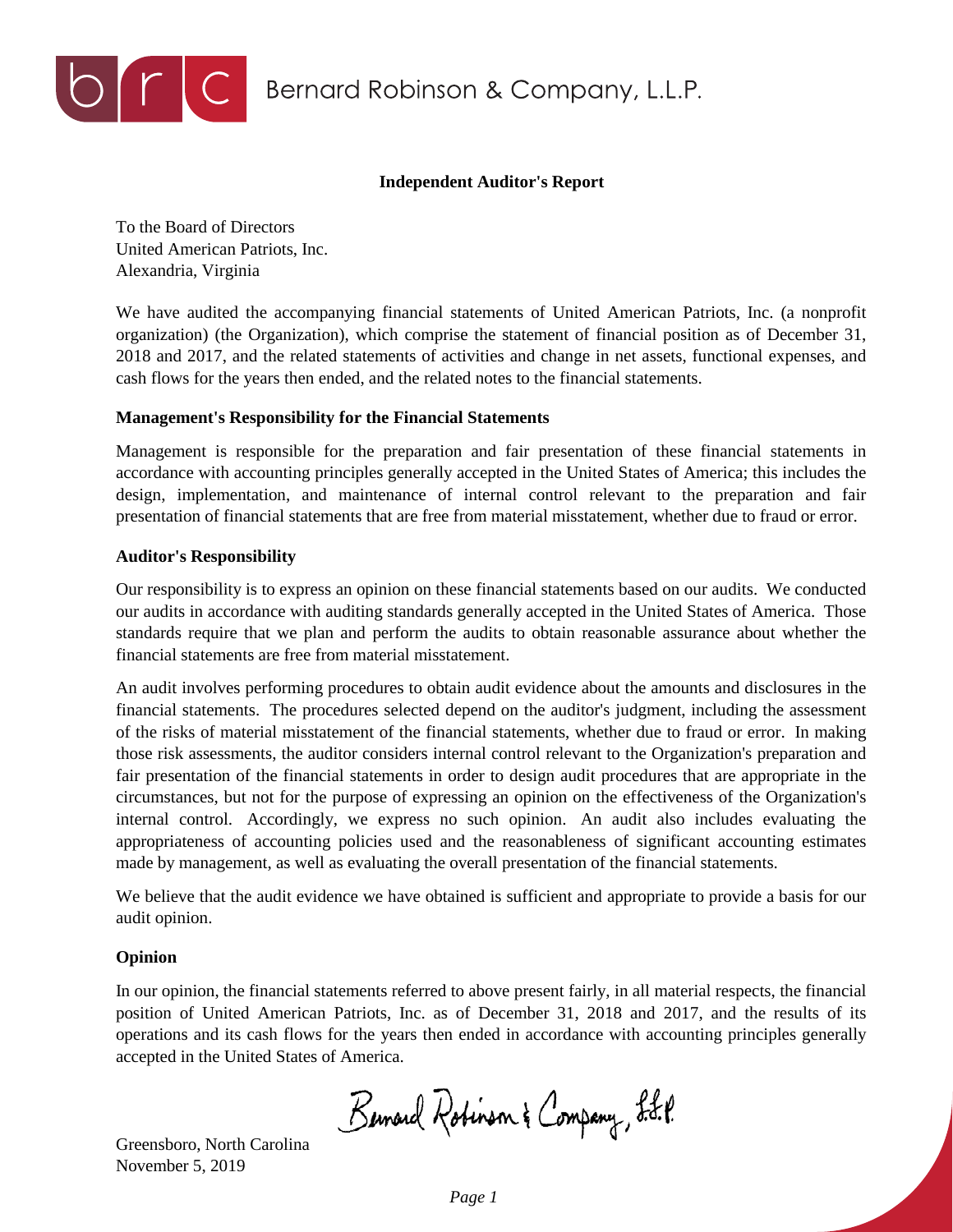# **UNITED AMERICAN PATRIOTS, INC. Statements of Financial Position December 31, 2018 and 2017**

| <b>Assets</b>                       |               |               |
|-------------------------------------|---------------|---------------|
|                                     | 2018          | 2017          |
| <b>Current Assets:</b>              |               |               |
| Cash and cash equivalents           | \$<br>525,033 | \$<br>748,203 |
| Accounts receivable                 | 113,465       | 161,662       |
| Employee advances                   |               | 500           |
| Loan receivable from employee       |               | 16,050        |
| Deposit                             | 8,330         |               |
| Total current assets                | 646,828       | 926,415       |
| Property and Equipment:             |               |               |
| Office equipment                    | 35,220        | 53,848        |
| Furniture and fixtures              |               | 22,744        |
| Vehicles                            | 53,522        | 53,522        |
|                                     | 88,742        | 130,114       |
| Less accumulated depreciation       | 71,666        | 80,756        |
|                                     | 17,076        | 49,358        |
| <b>Total assets</b>                 | 663,904<br>\$ | \$<br>975,773 |
| <b>Liabilities and Net Assets</b>   |               |               |
| <b>Current Liabilities:</b>         |               |               |
| Accounts payable                    | \$<br>313,356 | \$<br>67,968  |
| <b>Accrued liabilities</b>          |               | 4,344         |
| Capital lease, current portion      | 2,616         | 2,616         |
| Total current liabilities           | 315,972       | 74,928        |
| Non-Current Liabilities:            |               |               |
| Capital lease, less current portion | 6,605         | 9,221         |
| Net Assets:                         |               |               |
| Without donor restrictions          | 341,327       | 891,624       |
| Total liabilities and net assets    | 663,904<br>\$ | \$<br>975,773 |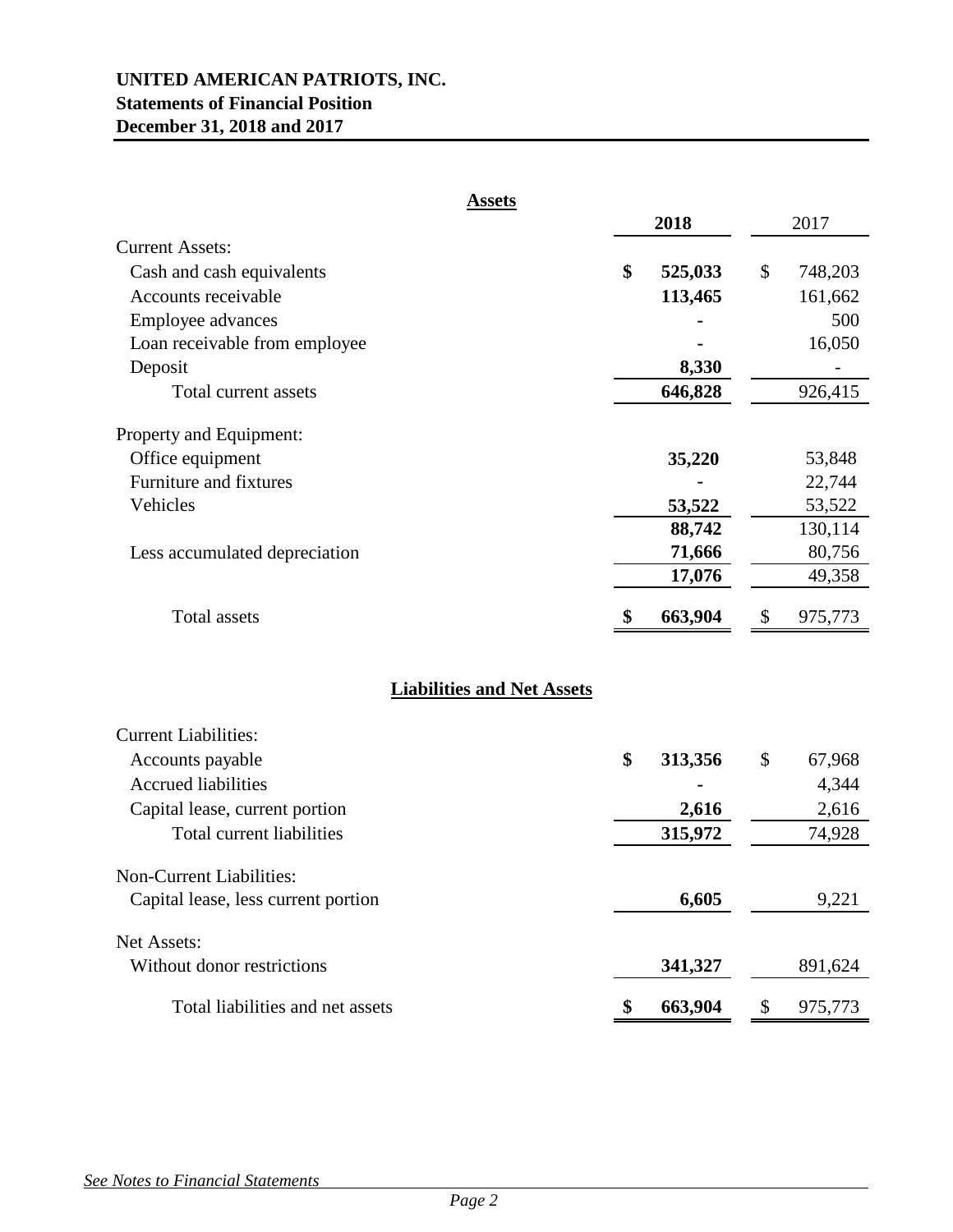# **UNITED AMERICAN PATRIOTS, INC. Statements of Activities and Change in Net Assets Years Ended December 31, 2018 and 2017**

|                                            | 2018          | 2017            |
|--------------------------------------------|---------------|-----------------|
| Revenue:                                   |               |                 |
| Individual and business contributions      | 4,506,988     | 4,665,125<br>\$ |
|                                            | 4,506,988     | 4,665,125       |
| Expenses:                                  |               |                 |
| Program expenses                           | 3,273,554     | 2,844,601       |
| Fundraising expenses                       | 1,199,910     | 1,234,381       |
| Administrative expenses                    | 569,846       | 449,372         |
|                                            | 5,043,310     | 4,528,354       |
| Other Income (Expense):                    |               |                 |
| Interest income                            | 861           | 352             |
| Loss on disposal of property and equipment | (14, 836)     |                 |
|                                            | (13, 975)     | 352             |
| Change in net assets                       | (550, 297)    | 137,123         |
| Net assets, beginning of year              | 891,624       | 754,501         |
| Net assets, end of year                    | \$<br>341,327 | \$<br>891,624   |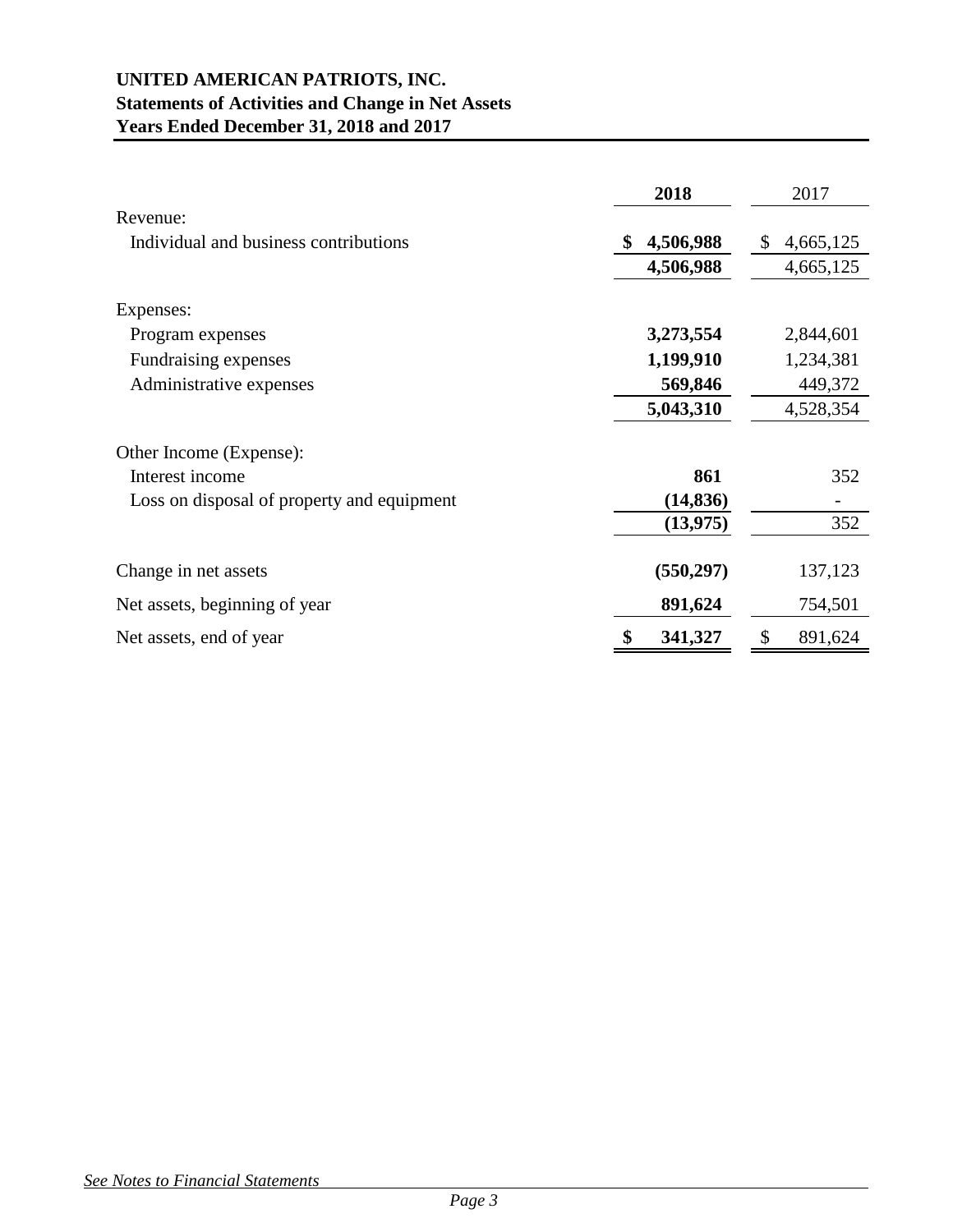#### **UNITED AMERICAN PATRIOTS, INC. Statements of Functional Expenses Years Ended December 31, 2018 and 2017**

|                                                  | 2018                       |                                       |                                   | 2017                     |                     |                         |                            |                   |
|--------------------------------------------------|----------------------------|---------------------------------------|-----------------------------------|--------------------------|---------------------|-------------------------|----------------------------|-------------------|
|                                                  | Program<br><b>Expenses</b> | <b>Fundraising</b><br><b>Expenses</b> | Administrative<br><b>Expenses</b> | Total<br><b>Expenses</b> | Program<br>Expenses | Fundraising<br>Expenses | Administrative<br>Expenses | Total<br>Expenses |
| Payments to professional fundraising             |                            |                                       |                                   |                          |                     |                         |                            |                   |
| organization                                     | \$1,843,445                | \$1,023,181                           | 337,998<br>\$.                    | \$3,204,624              | \$1,995,186         | \$1,120,328             | \$.<br>346,854             | \$3,462,368       |
| Payments to warrior fund beneficiaries           | 1,066,952                  |                                       |                                   | 1,066,952                | 669,615             | ٠                       |                            | 669,615           |
| Salaries and benefits                            | 237,330                    | 85,930                                | 85,930                            | 409,190                  | 113,880             | 41,232                  | 41,232                     | 196,344           |
| Payroll taxes                                    | 8,148                      | 2,950                                 | 2,950                             | 14,048                   | 9,672               | 3,502                   | 3,502                      | 16,676            |
| Advertising and promotion                        | 20,153                     | 30,229                                |                                   | 50,382                   | 8,422               | 26,132                  |                            | 34,554            |
| Professional fees                                |                            |                                       | 108,611                           | 108,611                  |                     |                         | 22,837                     | 22,837            |
| Rent                                             | 16,263                     | 5,888                                 | 5,888                             | 28,039                   | 12,180              | 4,410                   | 4,410                      | 21,000            |
| Utilities                                        | 2,121                      | 768                                   | 768                               | 3,657                    | 10,022              | 3,629                   | 3,629                      | 17,280            |
| Depreciation                                     |                            | 10,798                                | 9,967                             | 20,765                   |                     | 10,667                  | 11,556                     | 22,223            |
| Insurance                                        | 2,269                      | 2,269                                 | 1,135                             | 5,673                    | 7,398               | 7,398                   | 3,699                      | 18,495            |
| Business registration fees, dues and memberships |                            | 8,661                                 |                                   | 8,661                    |                     | 12,382                  |                            | 12,382            |
| Office expense                                   | 8,972                      | 3,248                                 | 3,248                             | 15,468                   | 7,548               | 2,733                   | 2,733                      | 13,014            |
| Travel and meetings                              | 49,429                     | 9,268                                 | 3,089                             | 61,786                   | 9,067               | 1,700                   | 567                        | 11,334            |
| Postage and mailing                              | 2,747                      | 995                                   | 995                               | 4,737                    | 1,611               | 268                     | 805                        | 2,684             |
| Bank fees and service charges                    |                            |                                       | 1,406                             | 1,406                    |                     |                         | 1,882                      | 1,882             |
| Other                                            | 15,725                     | 15,725                                | 7,861                             | 39,311                   |                     |                         | 5,666                      | 5,666             |
| Total expenses                                   | \$3,273,554                | \$1,199,910                           | 569,846                           | \$5,043,310              | \$2,844,601         | \$1,234,381             | 449,372                    | \$4,528,354       |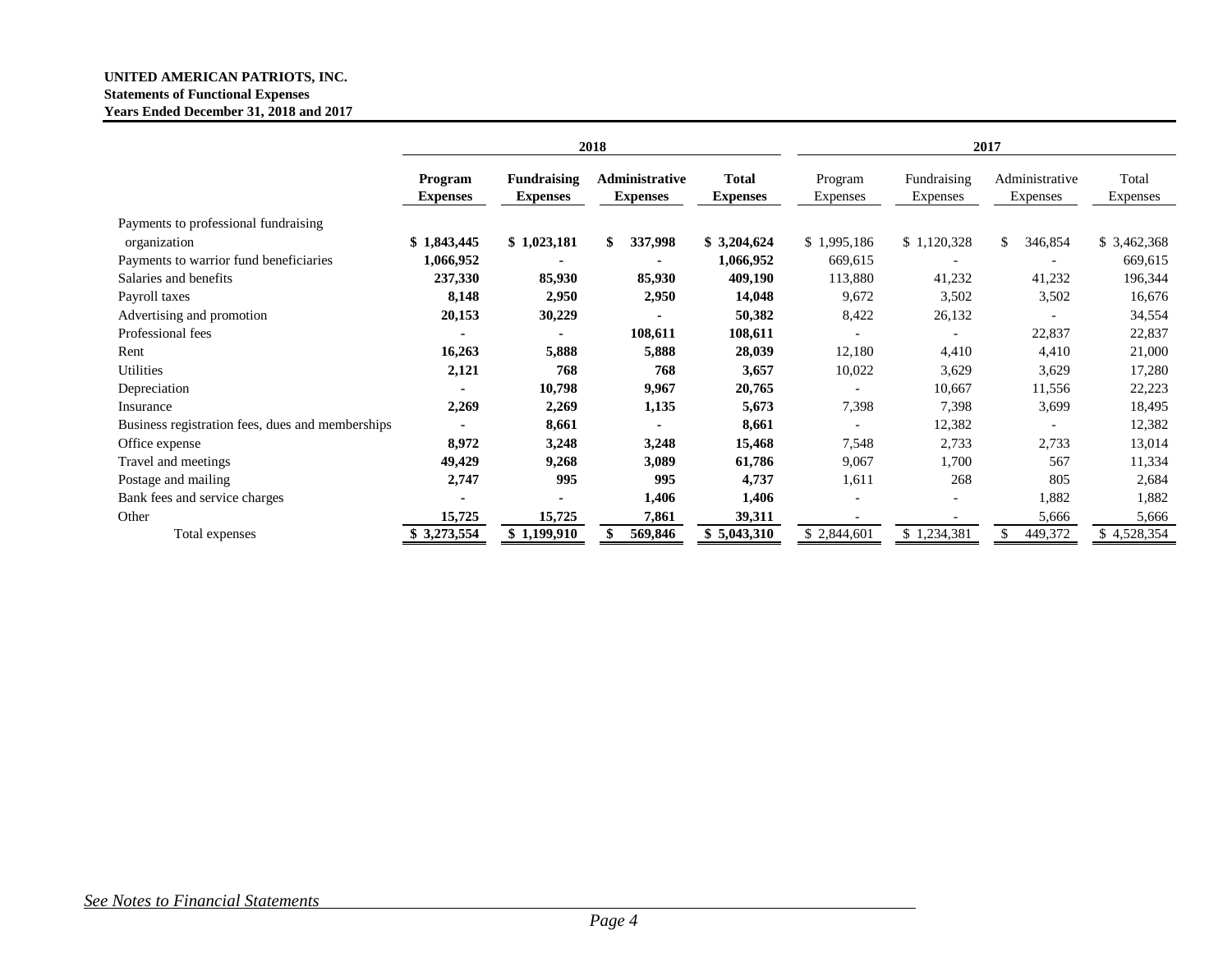# **UNITED AMERICAN PATRIOTS, INC. Statements of Cash Flows Years Ended December 31, 2018 and 2017**

|                                                                            | 2018             | 2017 |          |  |
|----------------------------------------------------------------------------|------------------|------|----------|--|
| Cash flows from operating activities:                                      |                  |      |          |  |
| Change in net assets                                                       | \$<br>(550, 297) | \$   | 137,123  |  |
| Adjustments to reconcile change in net assets to net cash                  |                  |      |          |  |
| provided by (used in) operating activities:                                |                  |      |          |  |
| Depreciation                                                               | 20,765           |      | 22,223   |  |
| Loss on disposal of property and equipment                                 | 14,836           |      |          |  |
| Loan receivable from employee netted against salaries                      | 15,850           |      |          |  |
| (Increase) decrease in:                                                    |                  |      |          |  |
| Accounts receivable                                                        | 48,197           |      | 112,965  |  |
| Employee advances                                                          | 500              |      | 1,200    |  |
| Deposit                                                                    | (8,330)          |      |          |  |
| Increase (decrease) in:                                                    |                  |      |          |  |
| Accounts payable                                                           | 245,388          |      | 46,032   |  |
| <b>Accrued liabilities</b>                                                 | (4, 344)         |      | 1,120    |  |
| Net cash provided by (used in) operating activities                        | (217, 435)       |      | 320,663  |  |
| Cash flows from investing activities:                                      |                  |      |          |  |
| Purchase of property and equipment                                         | (3,319)          |      | (3,202)  |  |
| Repayment of loan receivable from employee                                 | 200              |      | 3,000    |  |
| Net cash used in investing activities                                      | (3, 119)         |      | (202)    |  |
| Cash flows from financing activities:                                      |                  |      |          |  |
| Payments on capital lease obligations                                      | (2,616)          |      | (1,897)  |  |
| Net cash used in financing activities                                      | (2,616)          |      | (1, 897) |  |
| Increase (decrease) in cash and cash equivalents                           | (223, 170)       |      | 318,564  |  |
| Cash and cash equivalents, beginning of year                               | 748,203          |      | 429,639  |  |
| Cash and cash equivalents, end of year                                     | \$<br>525,033    | \$   | 748,203  |  |
| Supplemental disclosure of non-cash investing<br>and financing activities: |                  |      |          |  |
| Property and equipment acquired through issuance<br>of capital lease       |                  |      | 13,734   |  |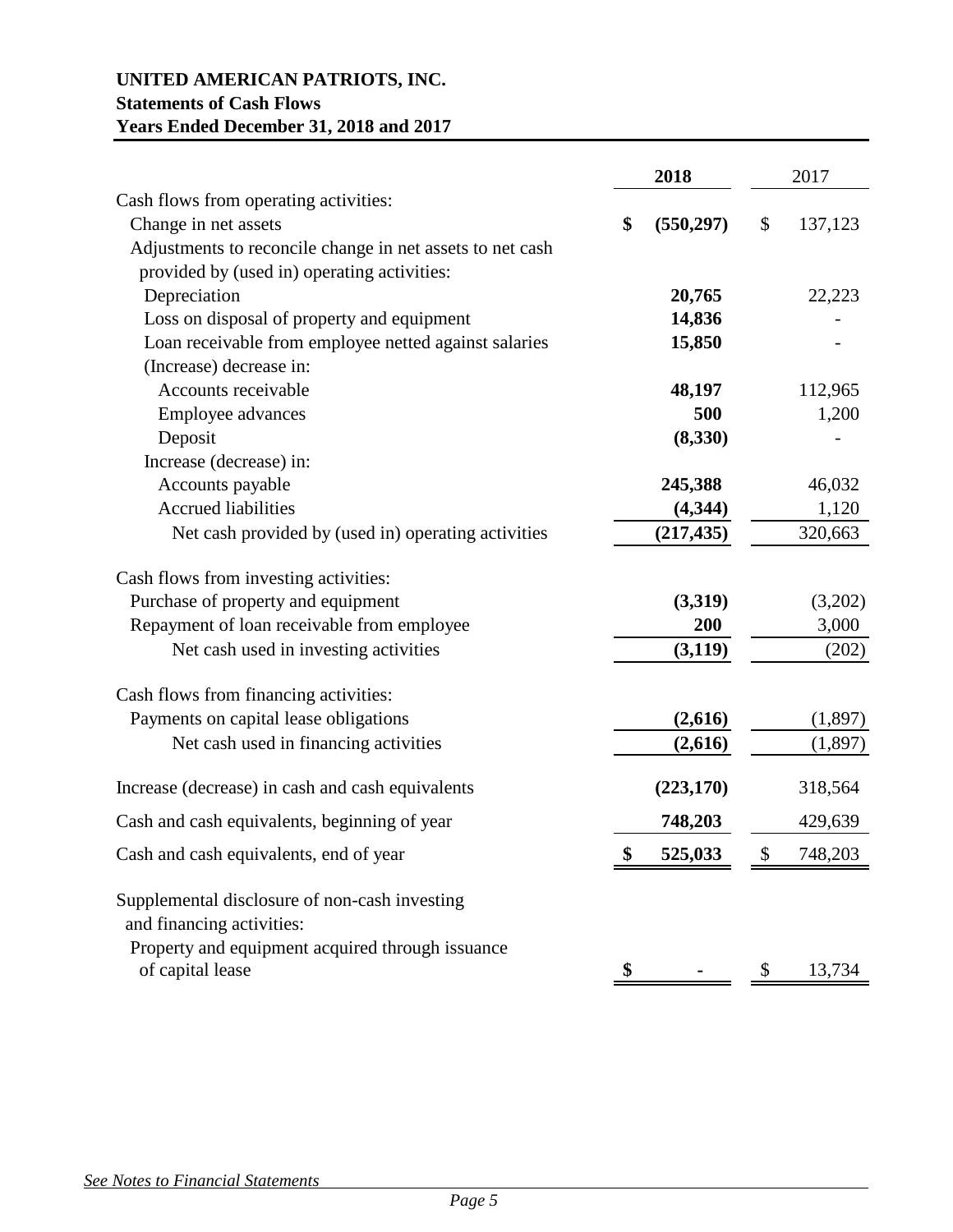## NOTE 1 - NATURE OF ACTIVITIES AND SIGNIFICANT ACCOUNTING POLICIES

United American Patriots, Inc. (the "Organization") was incorporated March 28, 2005, under the laws of the State of North Carolina for the purpose of providing funds for legal services to military personnel who have been charged with crimes while in combat. To provide funding for these activities, the Organization solicits contributions and grants from various sources throughout the United States.

A summary of significant accounting policies follows:

## **Basis of Presentation**

The Organization reports resources classified for accounting and reporting purposes into two net asset categories, according to externally (donor) imposed restrictions: net assets without donor restrictions and net assets with donor restrictions.

Accordingly, net assets of the Organization and changes therein are classified and reported as follows:

- *Net assets without donor restrictions* net assets that are not subject to donor-imposed stipulations and are available for the support of the Organization's operating activities.
- *Net assets with donor restrictions* resources that carry a donor-imposed restriction that permits the Organization to use or expend the donated assets as specified for which the restrictions are satisfied by the passage of time or by actions of the Organization. As those restrictions are met, the contributions are released from net assets with donor restrictions and are transferred to net assets without donor restrictions. Those resources for which the restrictions are met in the same fiscal year they are received are included in net assets without donor restrictions. There were no net assets with donor restrictions as of December 31, 2018.

# **Cash and Cash Equivalents**

For purposes of reporting the statement of cash flows, the Organization includes all cash on hand and amounts in banks, and investments with a maturity of three months or less to be cash and cash equivalents.

# **Property and Equipment**

Property and equipment are stated at cost, or if donated, at estimated fair market value at the date of donation. The Organization capitalizes property and equipment in excess of \$500. Depreciation is computed on a straight-line method over the estimated useful lives of the assets ranging from 5 to 20 years.

#### **Advertising**

Advertising costs are expensed as incurred. Advertising costs were \$50,382 and \$34,554 for the years ended December 31, 2018 and 2017, respectively.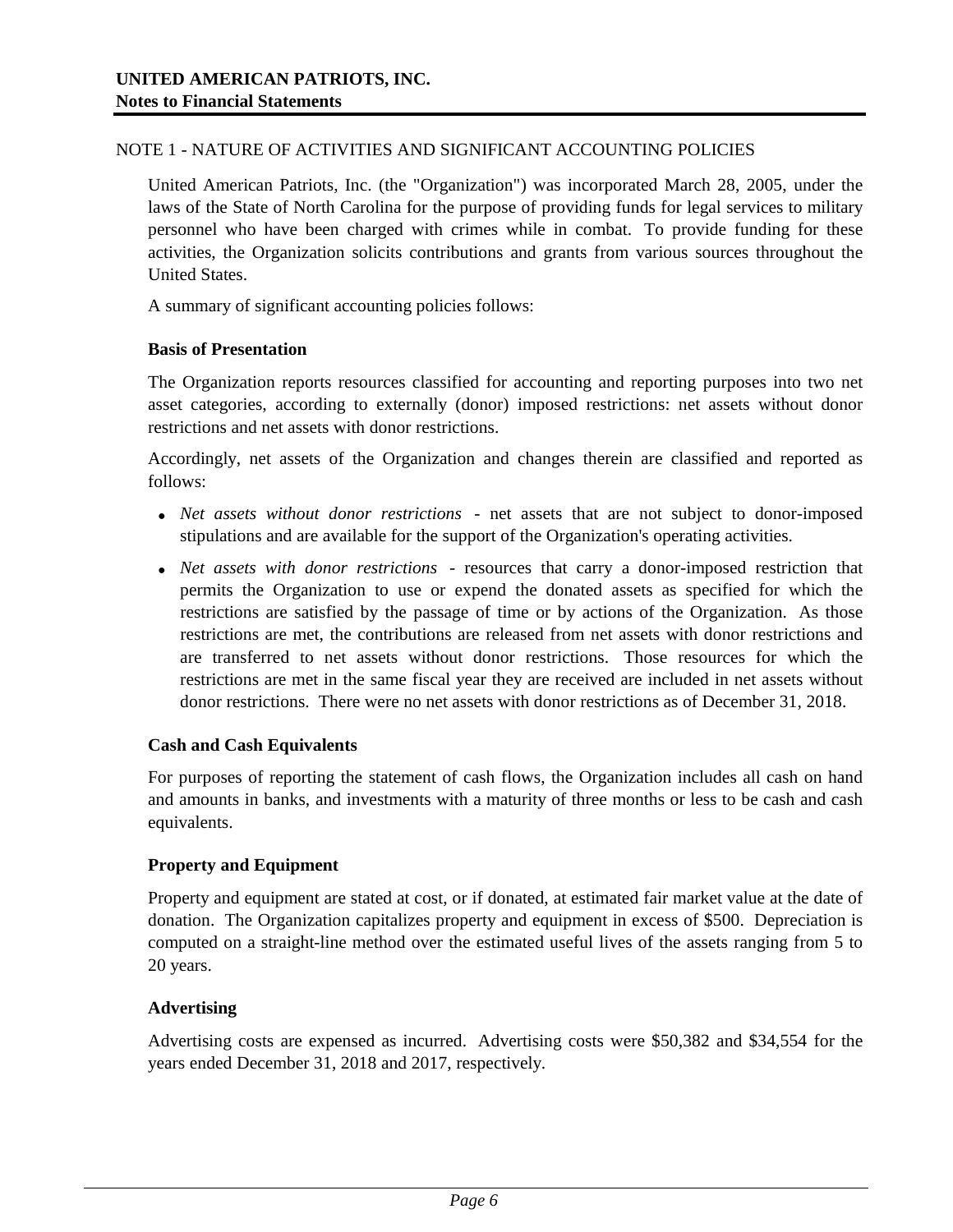## NOTE 1 - NATURE OF ACTIVITIES AND SIGNIFICANT ACCOUNTING POLICIES (Continued)

## **Accounts Receivable**

Accounts receivable consist of collected contributions from a third party fundraiser that have not yet been remitted to the Organization. Accounts outstanding longer than the contractual payment terms are considered past due. The Organization determines its allowance by considering a number of factors, including the length of time trade accounts receivable are past due, the Organization's previous loss history, and the condition of the general economy and the industry as a whole. The Organization writes off accounts receivable when they become uncollectible, and payments subsequently received on such receivables are credited to the allowance for doubtful accounts. The Organization considers accounts receivable to be fully collectible as of December 31, 2018 and 2017.

# **Contributions**

The Organization records contributions received as unrestricted or restricted support, depending on the existence and/or nature of any donor restrictions.

Donor restricted support is reported as an increase in net assets with donor restrictions. When a restriction expires (that is, when a stipulated time restriction ends or purpose restriction is accomplished) net assets with donor restrictions are reclassified to net assets without donor restrictions and reported in the statements of activities and change in net assets as net assets released from restrictions.

#### **Functional Allocation of Expenses**

The costs of providing various programs and other activities have been summarized on a functional basis in the statements of activities and changes in net assets. Accordingly, certain costs have been allocated among the programs and supporting services benefited. Certain costs related to payments to professional fundraising organizations are allocated based on the basis and number of direct mailing efforts for solicitation of contributions and material content. Salaries and benefits, and related costs such as payroll taxes, rent, utilities and office expenses, are allocated on the basis of estimates of time, responsibilities, and efforts of the Organizations employees. Such allocations are determined by management on a reasonable basis that has been consistently applied.

#### **Tax Status**

The Organization is exempt from federal and state income taxes under Section  $501(c)(3)$  of the Internal Revenue Code.

It is the Organization's policy to evaluate all tax positions to identify those that may be considered uncertain. All identified material tax positions will be assessed and measured by a more likely than not threshold to determine if the tax position is uncertain and what, if any, the effect of the uncertain tax position may have on the financial statements. No material uncertain tax positions were identified for 2018.

# **Reclassification**

The prior year financial statements have been reclassified to conform to the current year presentation.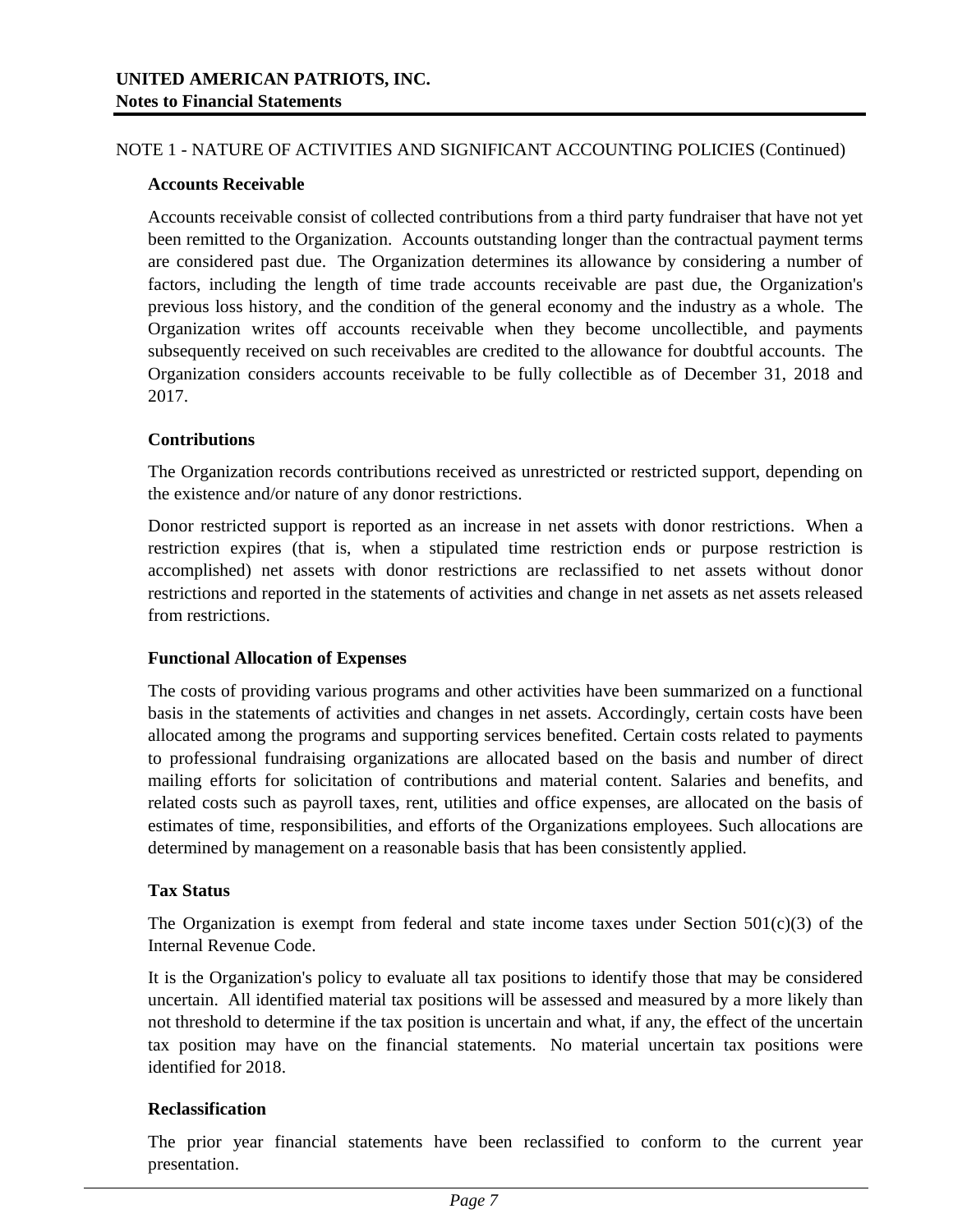## NOTE 1 - NATURE OF ACTIVITIES AND SIGNIFICANT ACCOUNTING POLICIES (Continued)

### **Use of Estimates**

The preparation of financial statements in conformity with accounting principles generally accepted in the United States of America requires management to make estimates and assumptions that affect the reported amounts of assets and liabilities and disclosure of contingent assets and liabilities at the date of the financial statements and the reported amounts of revenue and expenses during the reporting period. Actual results could differ from those estimates.

## **Subsequent Events**

Management has evaluated events and transactions for potential recognition or disclosure through November 5, 2019, which is the date the financial statements were available to be issued.

## NOTE 2 - PROFESSIONAL FUNDRAISING SERVICE AGREEMENT

The Organization entered into a direct mail fundraising agreement with a professional fundraising service organization to solicit contributions to support the Organization's charitable purpose. This professional fundraising service organization is paid \$90 per 1,000 direct mailing packages processed, which increases each year by the consumer price index, and a 20 percent rental of provided lists of contributors. The agreement expires December 31, 2020, however the Organization may terminate the agreement by giving 30 days written notice at any time during the contract period.

The Organization entered into a digital advertising agreement with a professional fundraising service organization to solicit contributions to support the Organization's charitable purpose. This professional fundraising service organization is paid 25% of the gross revenue raised by the inhouse list of customers and 15% of gross revenue raised through third party email lists. The fundraising organization is also paid a fee for each email sent. The frequency of emails sent by the fundraising service organization is determined by the Organization. The initial term of the agreement expired in April 2018, but was automatically renewed for a successive one year period since the Organization continued to use the service. The Organization signed a new agreement during 2018, which did not contain any significant changes to the contract terms. The Organization may terminate the agreement by giving 30 days written notice at any time during the contract period.

Subsequent to year end the Organization terminated its contract with its direct mail fundraising service organization and entered into another contract with a professional fundraising organization. The contract stipulates that the Organization pay a flat monthly rate of \$3,500 plus costs incurred for postage and other direct costs.

# NOTE 3 - OPERATING LEASES

The Organization rents office space in Alexandria, VA under a lease agreement requiring monthly payments of \$4,165, expiring in August 2019. Minimum future rental payments under this lease for the year ending December 31, 2019 are \$33,320.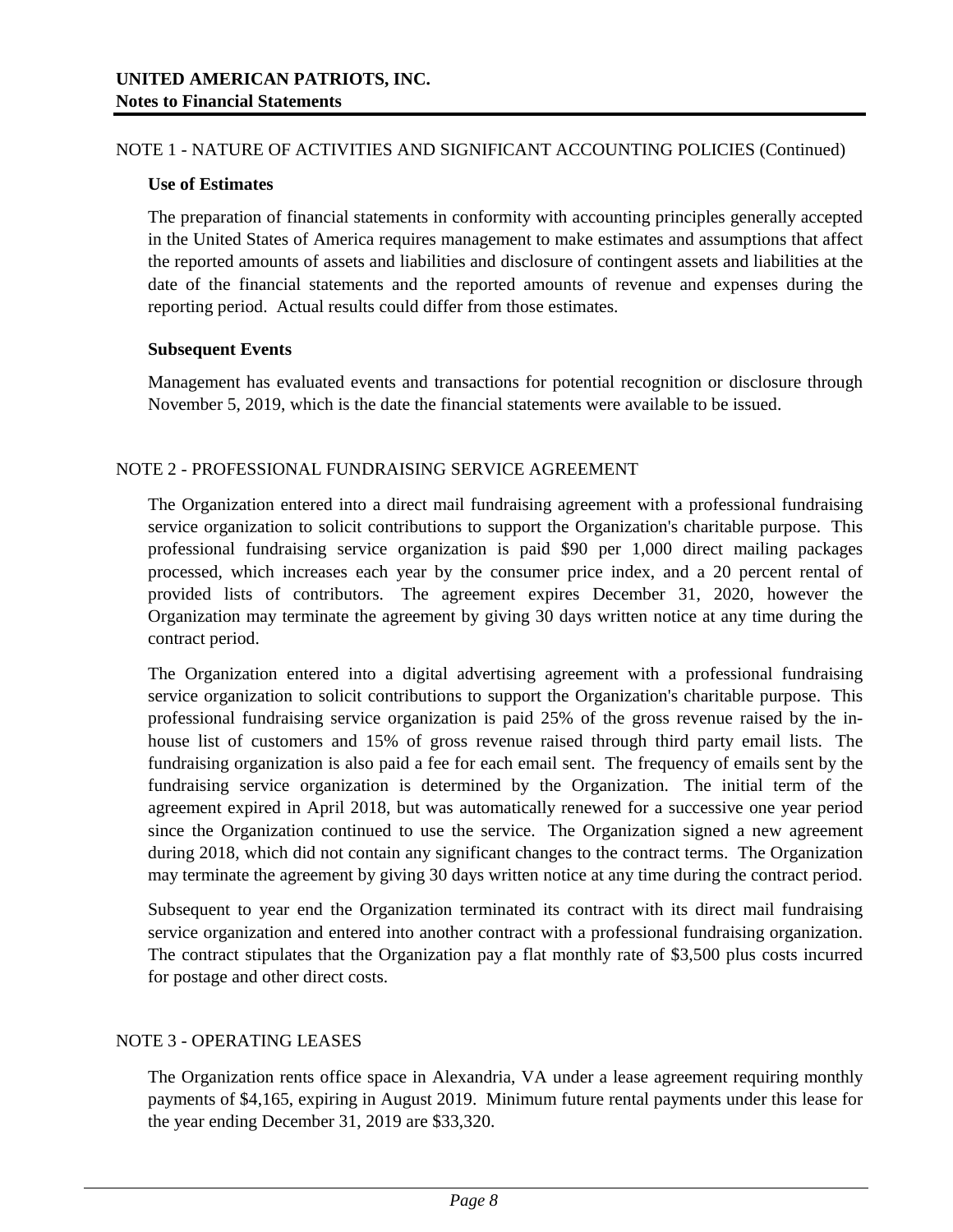## NOTE 4 - CONCENTRATIONS OF CREDIT RISK

The Organization maintains its cash in financial institutions insured by the Federal Deposit Insurance Corporation. Deposit accounts, at times, may exceed federally insured limits.

## NOTE 5 - CAPITAL LEASE

The Organization entered into a lease agreement for a copier, which is accounted for as a capital lease. Cost and accumulated amortization for the asset is as follows as of December 31:

|                                               | 2018         | 2017         |
|-----------------------------------------------|--------------|--------------|
| Cost of equipment                             | \$<br>13,734 | \$<br>13,734 |
| Less accumulated amortization                 | 5,036        | 2,289        |
|                                               | \$<br>8,698  | \$<br>11,445 |
| Minimum future lease payments are as follows: |              |              |
| Year Ending December 31,                      |              |              |
| 2019                                          | \$<br>2,616  |              |
| 2020                                          | 2,616        |              |
| 2021                                          | 2,616        |              |
| 2022                                          | 1,373        |              |
|                                               | 9,221        |              |
|                                               |              |              |

# NOTE 6 - RELATED PARTY TRANSACTIONS

The Organization contracts with several attorneys to provide legal services to soldiers as part of the Organization's Warrior Fund program. During the year ended December 31, 2017, two of these attorneys served on the Organization's Board of Directors. Total amounts paid to these attorneys for legal services rendered was approximately \$390,000 for the year ended December 31, 2017. These attorneys did not serve on the Organization's Board of Directors during the year ended December 31, 2018; therefore, no such related party services were rendered during the year ended December 31, 2018.

# NOTE 7 - ASSETS LIQUIDITY

The following reflects the Organization's financial assets as of the statement of financial position date, reduced by amounts not available for general use because of contractual or donor-imposed restrictions within one year of the statement of financial position date. Amounts not available include amounts set aside for reserves that could be drawn upon if the governing board approves that action.

| Financial assets, at year end                                    | \$ 646,828 |
|------------------------------------------------------------------|------------|
| Less those unavailable for general expenditures within one year, |            |
| due to a contractual or donor-imposed restriction:               |            |
| Financial assets available to meet cash needs for                |            |
| general expenditures within one year                             | 646,828    |

The Organization manages liquidity needed for operations primarily through budgeted monthly cash inflows and outflows. Cash outflows are planned accordingly so as not to exceed expected inflows.